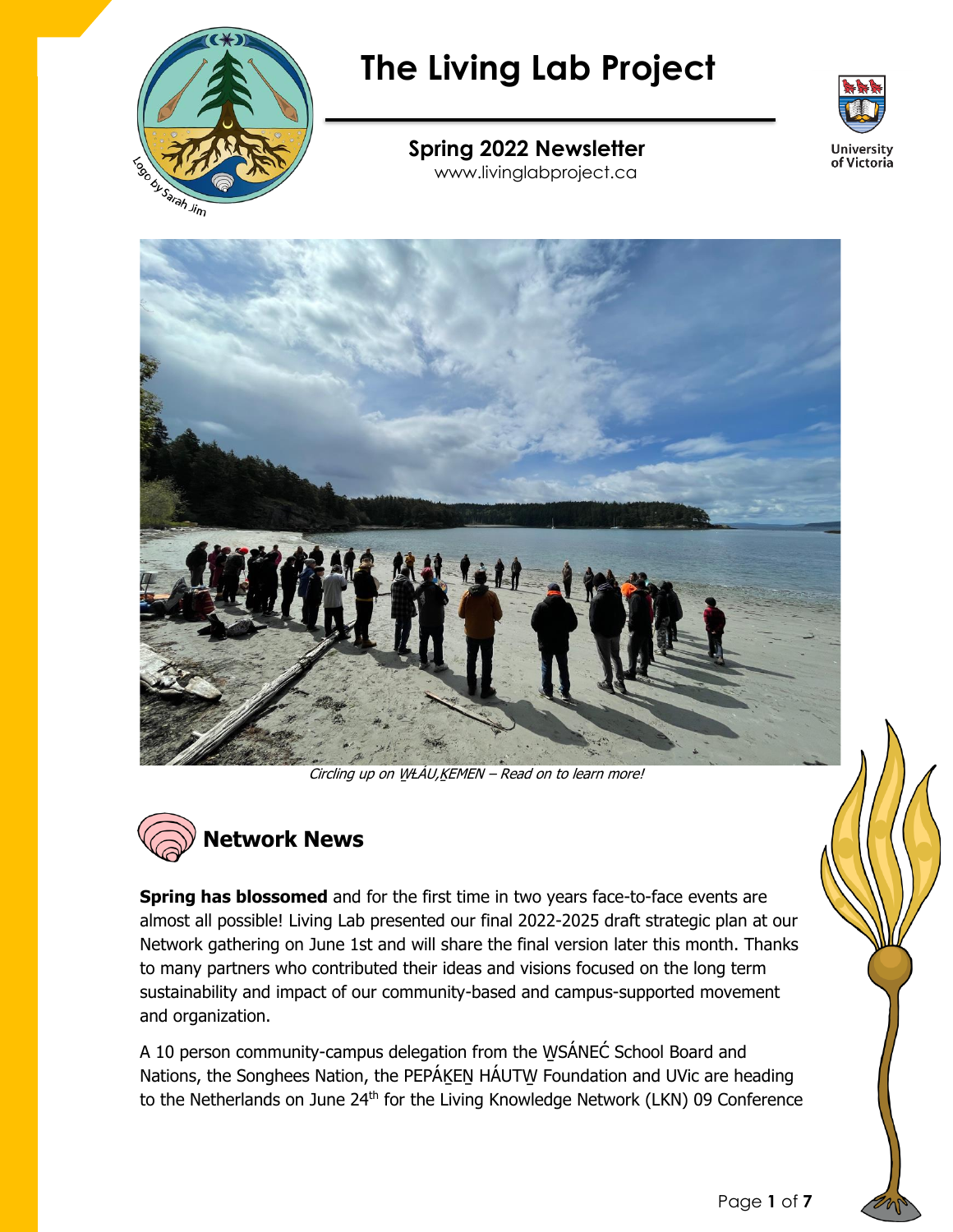hosted by the University of Groningen https://livingknowledge.org/lk9/ . The Conference is focused on **New Synergies in Research with and for Communities: to Meet, to Learn, to Collaborate.** The team includes: members of W̱SÁNEĆ School Baord and Nations, **Esther Morris**, **Tye Swallow**, **Robbie Thomas**; **Desiree Jones**, Pauquachin Nation, UVic student and Living Lab Researcher; **Jessica Joseph**, Songhees Nation, and the Living Lab Arts and Community Engagement Staff Coordinator; **Maeve Lydon**, Living Lab Program Director; **Lyndsey Joseph**, Songhees Nation, UVic student and Living Lab researcher; PEPÁḴEṈ HÁUTW̱ Foundation members **Sarah Jim** (W̱SÁNEĆ) and **Judith Lyn Arney**; and **Darcy Mathews**, Archaeologist and Ethnobotanist, UVic Environmental Studies Professor/ Living Lab Researcher.

LKN is the key community-campus hub in Europe dedicated to connecting higher education to sustainability and social justice and in creating the 'science/ research shop' infrastructrure via a global network. The Living Lab/ WSANEC and Songhees team plans to learn from innovative ecological, climate, and community projects in Europe and abroad, as well as create new collaborative research and schools-exchange partnerships. They will also visit the Holten Cemetery (near Groningen) where Canadian and Indigenous/W̱SÁNEĆ war veterans (who led the liberation of Holland at the end of WWII) are buried.

University of Groningen Professor Bettina Van Hoven, who works in BC with communitybased research projects, will also be hosting the group in this medieval town (the University of Groningen was built in 1614). The delegation is supported by the Living Lab SSHRCC Indigenous Resurgence Project and community donations.

Living Lab, represented by Jessica Joseph and Maeve Lydon, also presented at the Horizon SFU conference Crisis and Social Transformationin Community-Engaged Research on May 27 with the University of Concordia Professor Natasha Blanchet Cohen and Veronique Picard, both from the Quebec Indigenous Youth Network ([www.chairjeunesse.ca](http://www.chairjeunesse.ca/)). Last month John Haris, Desiree Jones and Jessica Joseph also presented at the Salish Sea Ecosystem Conference sponsored by Western Washington University and the Salish Sea Institute.

#### **Living Lab Communications Coordinator/ Thank you Stacie!**

Sadly, Stacie Thiessen is leaving her position as the Living Lab Communications Coordinator soon! She will be warmly remembered and much missed for her amazing good nature and talent representing LLab online and via the newsletter, and in working so well with our sometimes complex needs!

Please contact Living Lab if you are keen on joining our team for part-time communications work, mainly focused on the website and producing the quarterly newsletter. Thank you again Stacie from the Living Lab team for an incredible job and for being so great to work with.

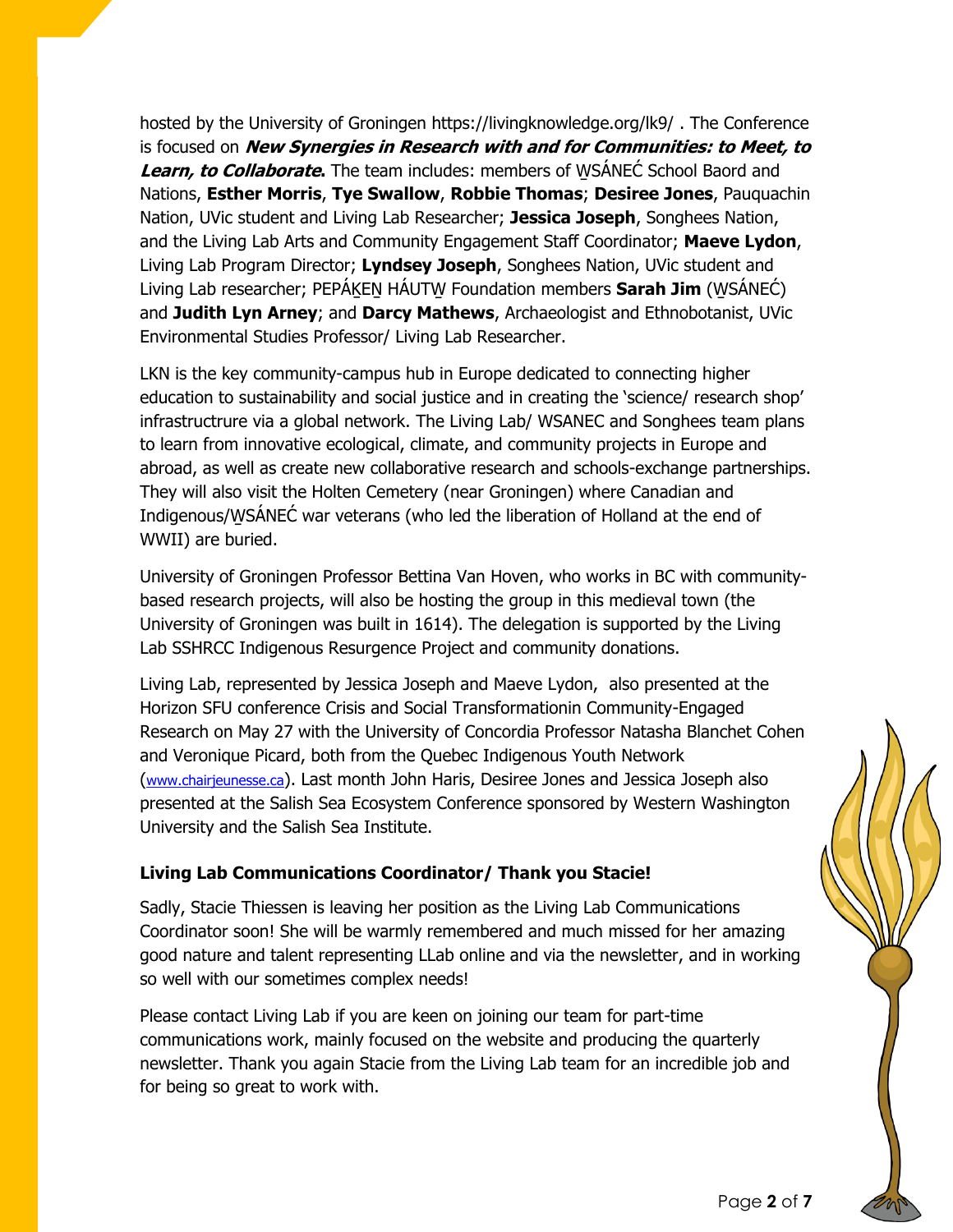

**Good News!** Living Lab's 2022-2023 UVic Aboriginal Service Plan funding from the Ministry of Advanced Education and managed via the UVic Office of Indigenous Academic and Community Engagement (OIACE), has been renewed for another year. This supports the following: core youth eco-stewardship summer programs for W̱SÁNEĆ, Songhees, Esquimalt and Pauguachin Nations; the PEPAKEN HAUTW schools and community restoration program; and core Living Lab infrastructure.

On March 31 the OIACE team, led by Indigenous Initiatives Coordinator Matthew Simpson, VP Indigenous Robina Thomas, Songhees Elder Skip Dick and UVic President Kevin Hall held a vibrat half-day planning and celebration gathering at First Peoples House.



Mavis Underwood, Tsawout Community Member (UVic Ph.D student and Living Lab Researcher /Advisor), addressing President Kevin Hall and the ASP-OIACE gathering at the First People's House on March 31



#### **Schools Hub Gathering**

On May 5, School District 61 and 63 teachers gathered at UVic to learn about campus resources and to plan together what they want to see happen for the Living Lab Schools Hub. UVic Education Professor, Kathy Sanford, and Ph.D student / Living Lab Schools Coordinator, Tracey Murphy, lead the schools hub. UVic Professors Elaine Humphrey (Microbiology), Darcy Mathews (Environmental Studies / Archaeology), Nancy Shackelford (Environmental Studies / Restoration) and Community Engaged Learning

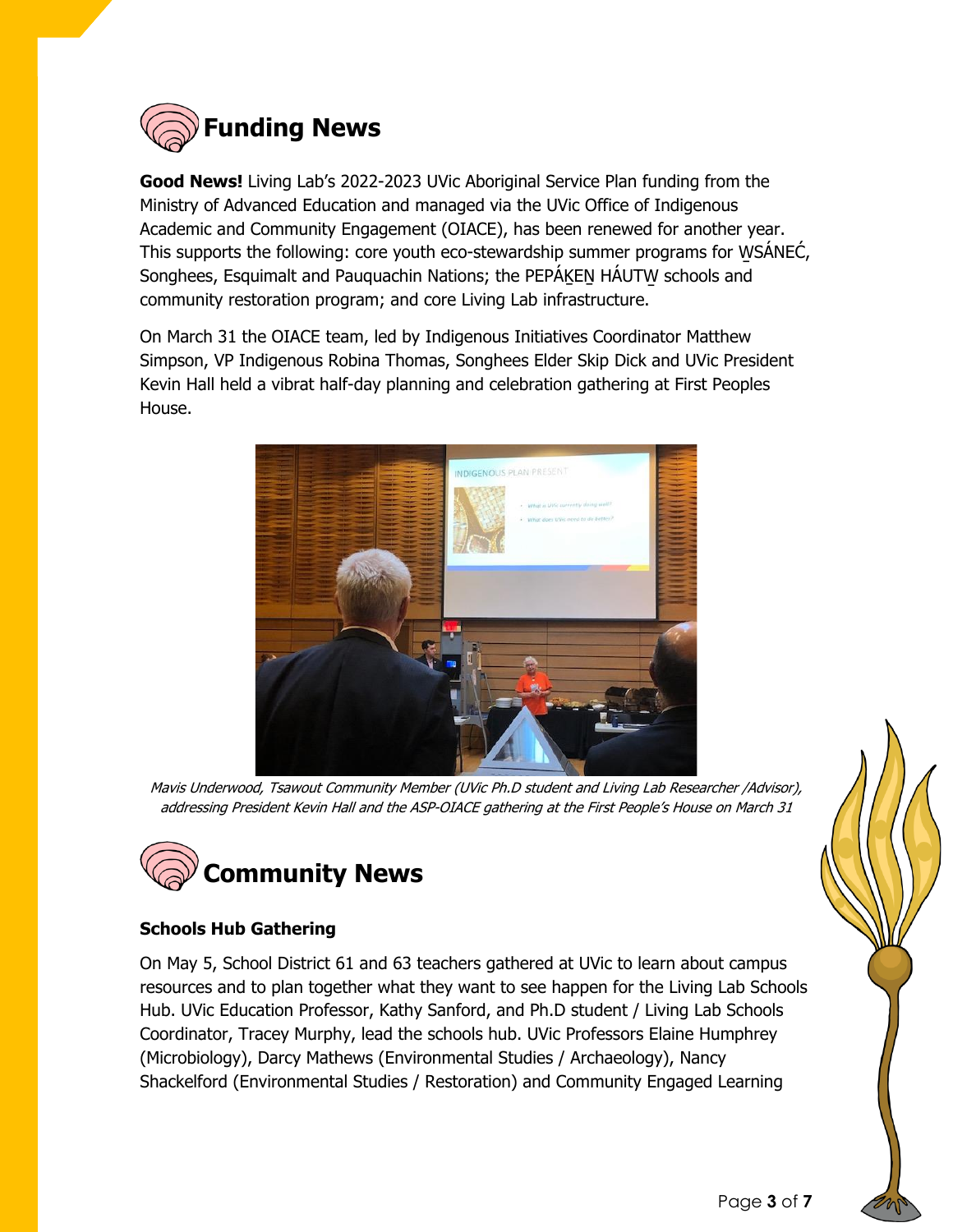Coordinator Rhianna Nagel joined John Harris (SD#61 Indigenous Education) and Jessica Joseph (Songhees Nation / Living Lab) in the planning session.

Many vibrant and creative ideas were shared and a collective commitment to growing the Living Lab School Network to promote land-based learning, science, and outdoor education. Related curriculum, accreditation, and educational pathways for students and how best to support Indigenous resurgence and reconciliation were shared and will become the foundation for future planning.



Schools Hub Gathering (Professor Kathy Sanford speaking) on May 5 at UVic

#### **PÁSTEN-W̱SÁNEĆ ÁLEṈENEȻ - Relational Indigenous Resurgence in the Salish Sea**

"This is the first time I have ever camped, and I loved it," said one of the grade 7 ȽÁU,WELṈEW̱ Tribal School students who has been in the SENĆOŦEN immersion program since Kindergarten. She was talking about her recent trip to WŁÁU, KEMEN (Sucia Island), one of the northeastern San Juan Islands. The "place of the mussels" sits squarely in the middle of WSÁNEĆ territory but is essentially cut off by the modern border. For this student, and 75 of her peers, family members, teachers, and relations, WŁÁU, KEMEN reawakened as part of their homeland from its colonially-enforced slumber.

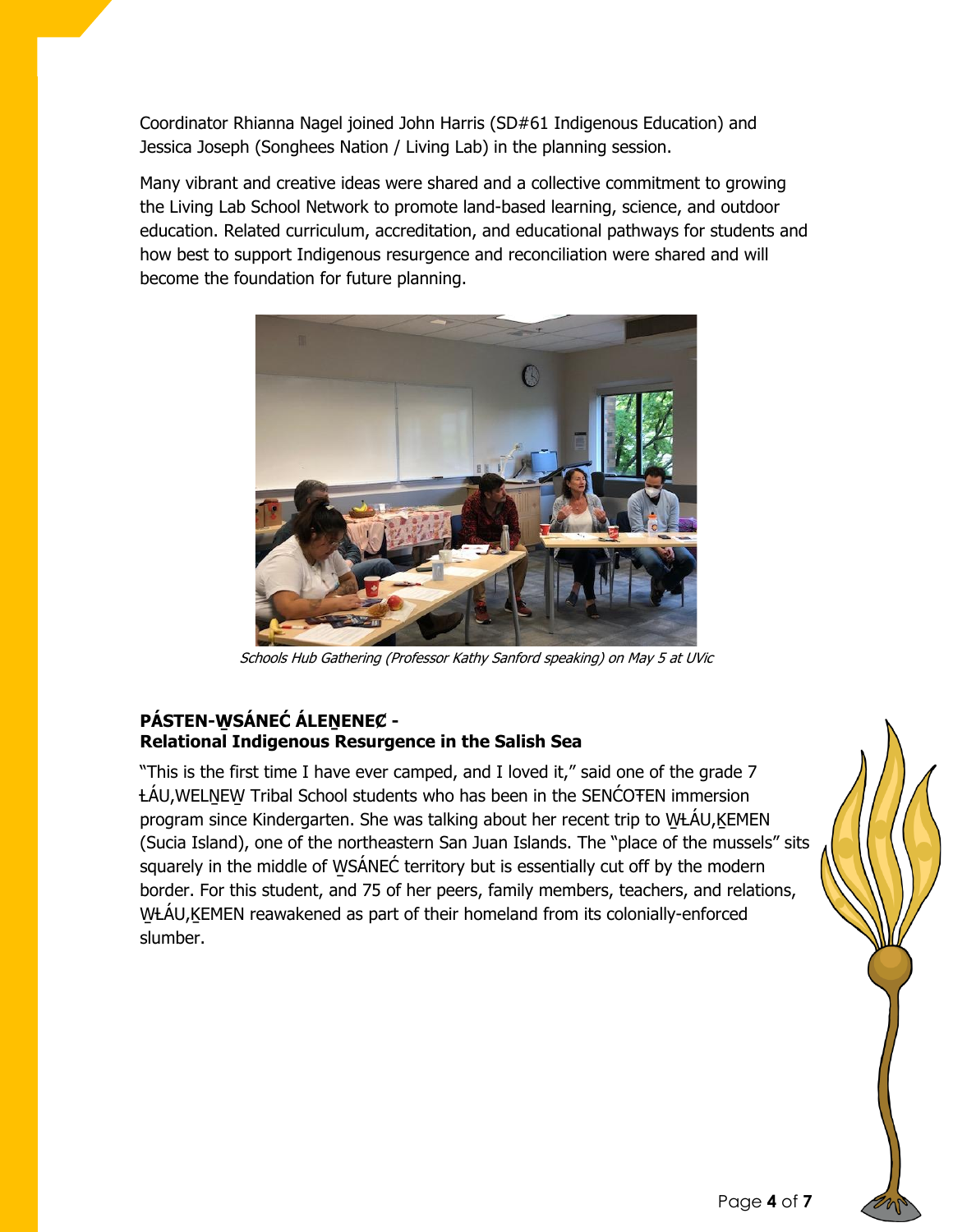

Circling up on WŁÁU, KEMEN with Western Washington University students and W̱SÁNEĆ and Lhaq'temish members

In April and May of this year, two special land/sea-based learning experiences invited WSÁNEĆ members and Lhaq'temish (Lummi people) to come together to share language, culture, learning, and food. Partnering with Western Washington University's (WWU) field-based spring program for environmental educators, the W̱SÁNEĆ School Board (WSB) created a field experience for their grade 7/8 ŁÁU, WELNEW Tribal School and 11/12 W̱SÁNEĆ Leadership Secondary School students, as well as the WSENCOTEN, ISTW program (adult language learners). This work is supported by a Social Sciences Humanities Research Council Partnership Development Grant. Co-PIs include Drs. Nick Claxton, Darcy Mathews, and Nick Stanger, along with researchers/students Mavis Underwood (TSAWOUT Ph.D Anthropology), Desiree Jones (Pauquachin Indigenous Studies student) and Lyndsey TESTESTE Joseph (Songhees Education Student).

For the WSB it was important to get to WŁÁU,KEMEN by crossing the water directly rather than around the circle by ferry as a way to celebrate the historical approach to the island. We engaged a friend from the US side who was able to help navigate the complicated cross-border traverse from Sidney to WŁÁU,KEMEN using a special new app from the US Government that allows for on-the-water border crossing. And of course, we used his big boats! Using a mixture of passports, Indigenous Status Cards, birth certificates, and grit, this process proved to be not as daunting as many of us thought it would be. This alone was a victory of resurgence by finding pathways for crossing the border in an effective manner that doesn't impede traditional activities.

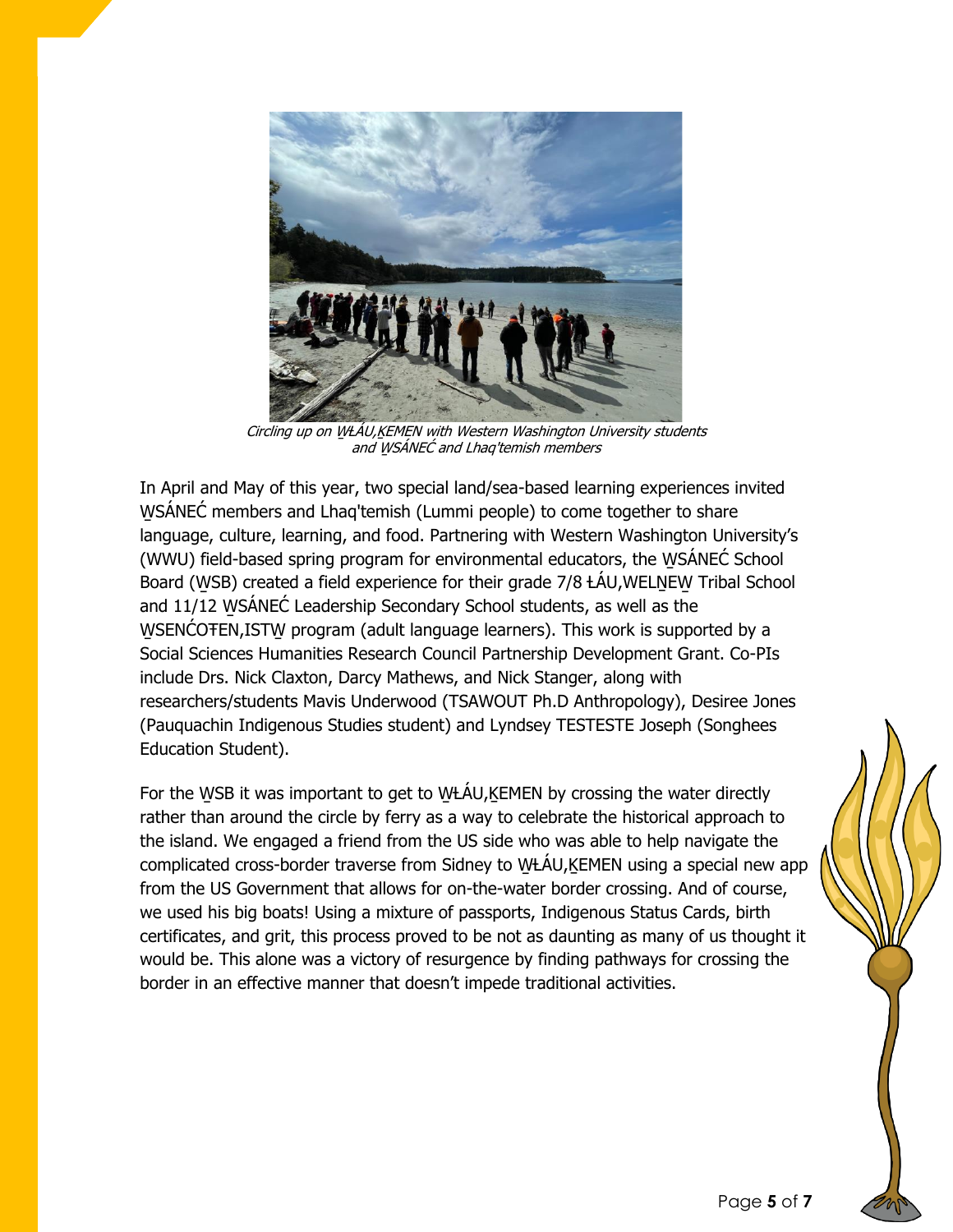

Grade 7/8 ŁÁU, WELNEW Tribal School and 11/12 WSÁNEĆ Leadership Secondary School students with Western Washington University students singing over the salmon

While on WŁÁU, KEMEN, non-Indigenous WWU students helped organize, administer, feed, and practice risk management while teaching some scientific natural history. Their task was to create an open-enough curriculum that invited Indigenous science and language into the learning space. And weaving happened in a massive way! Whether learning about life cycles, sea otters, microclimates, or intertidal species, faculty, and knowledge keepers from both the Lummi and W̱SÁNEĆ communities offered teachings. The traditional uses of fire, the complexity of naming a tree frog (WEKEK) versus all frogs (WEXES), the sharing of traditional songs, the practice of SDIWIEL (grounding prayer) all showed up and created a fabric for healing and connection across tribal communities, and re-awakening WŁÁU,KEMEN.

For each of the trips, first-run chinook salmon was purchased from Lummi Fish Store (caught by Skagit Nation Fishers) for traditional salmon barbeque. The learning in this seemingly simple act of preparing and cooking salmon became a pinnacle moment for all involved. Celebratory song was shared and taught to everyone, non-Indigenous and Indigenous alike, while PI, CEN (salmon barbecue sticks) made of KÁTEŁĆ (ocean spray) were being delicately chewed on to not waste any morsel of the delicious fish.